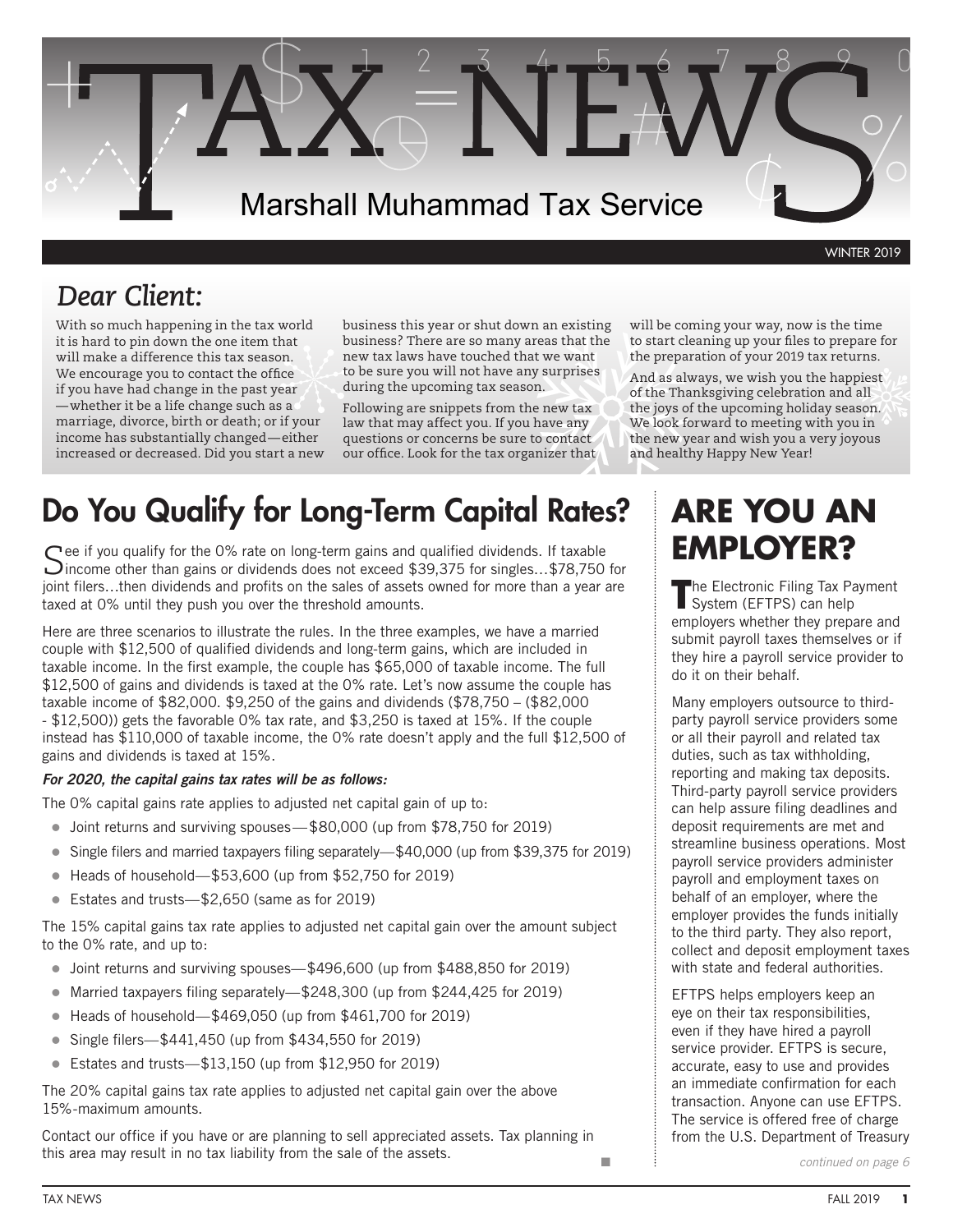## **IRS Provides Tax Guidance Regarding Family Members Working for Each Other**

Both spouses carrying on the trade or business. If you and your spouse carry on a business together and share in the profits and losses, you may be partners even if you do not have a formal partnership agreement. In that case, report income or loss from the business on Form 1065. The business income and expenses should not be reported on the Schedule C (Form 1040) in the name of one spouse as a sole proprietor. But both spouses can elect not to treat the joint venture as a partnership by making a qualified joint venture election.

Qualified joint venture. Spouses may elect treatment as a qualified joint venture instead of a partnership. A qualified joint venture conducts a trade or business where:

- The only members are a married couple who file a joint return;
- Both spouses materially participate in the trade or business; and
- Both spouses elect not to be treated as a partnership.

Only businesses owned and operated by spouses as co-owners and not in the name of a state law entity, such as a limited partnership or limited liability company, are eligible for the qualified joint venture election.

Spouses electing qualified joint venture status are sole proprietors for federal tax purposes. Each spouse must file a separate Schedule C to report their share of profits and losses. They do not need an EIN unless their sole proprietorship must file excise, employment, alcohol, tobacco or firearms returns. One spouse cannot continue to use the partnership's Employer Identification Number (EIN) for the qualified joint venture. The partnership will generally file a final tax return in the year they change to a qualified joint venture.

*One spouse employed by another.* The wages for the services of an individual who works for their spouse are subject to income tax withholding and Social Security and Medicare taxes but not to the Federal Unemployment Tax Act (FUTA).

*Child employed by parents.* Payments for the services of a child under age 18 aren't subject to Social Security and Medicare taxes, if the business is a sole

proprietorship or a partnership in which each partner is a parent of the child. Payments to a child under age 21 aren't subject to FUTA. Payments are subject to income tax withholding, regardless of the child's age.

Payments for the services of a child are subject to income tax withholding as well as Social Security, Medicare and FUTA taxes if he works for:

a. A corporation, even if it's controlled by the child's parent; or

b. A partnership, even if the child's parent is a partner, unless each partner is a parent of the child.

*Parent employed by child.* The wages for the services of a parent employed by their child are subject to income tax withholding and Social Security and Medicare taxes. They're not subject to FUTA tax.

If you feel you may meet the requirements for a qualified joint venture, which ends the necessity for a separate tax return by the partnership, schedule a discussion with our office to discuss the pros and cons of the election. n

# Are You 70½ Years Old?

 $\sum_{n=1}^{\infty}$  attention to the required minimum distribution rules for traditional IRAs. People age 70½ and older must take withdrawals by year-end or pay a fine equal to 50% of the required distribution. The sum of these required withdrawal amounts can be taken from any IRA you own.

The rules that apply to 401(k) plan payout also show a requirement for a minimum distribution except that people who own 50% or less of a company and work past age 70½ can delay taking distributions until they retire, and the minimum required distribution must be taken ratably from each 401(k) account. One strategy is to move your 401(k) funds into a traditional IRA to maximize your options.

If you turned 70½ this year, you can delay 2019's payout until April 1, 2020, though the distribution is still based on your total IRA balance as of December 31, 2018. And you must also take your 2020 distribution before December 31, 2020 which may increase your taxable income substantially.

Charitable donations can be made directly from a traditional IRA to save on taxes. People who are age 70½ and older can transfer up to \$100,000 yearly from IRAs directly to charity. If married, you and your spouse can give up to \$100,000 each from your separate IRAs. Qualified charitable distributions (QCD) can count as required minimum distributions, are not taxable and are not added to your adjusted gross income. Therefore, they will not trigger a Medicare premium surcharge or other adverse tax liabilities. You cannot deduct the donation. The IRA-to-charity strategy can be a good way to get tax savings from charitable gifts for taxpayers not taking charitable write-offs because of higher standard deductions.

The money from the IRA must go directly to a charitable organization. Transfers to a donor-advised fund, charitable gift annuity, charitable remainder trust or any other life-income or split-interest gift arrangement aren't treated as QCD. You must be at least 70½ on the date of the gift. If you turn 70½ on December 5th, for example, you must wait until that day or later to make the transfer to get the break. Make sure you get a receipt from the charity to substantiate the donation.

If you are considering year end charitable contributions and have attained age 70½ contact our office to determine if this tax strategy is right for you.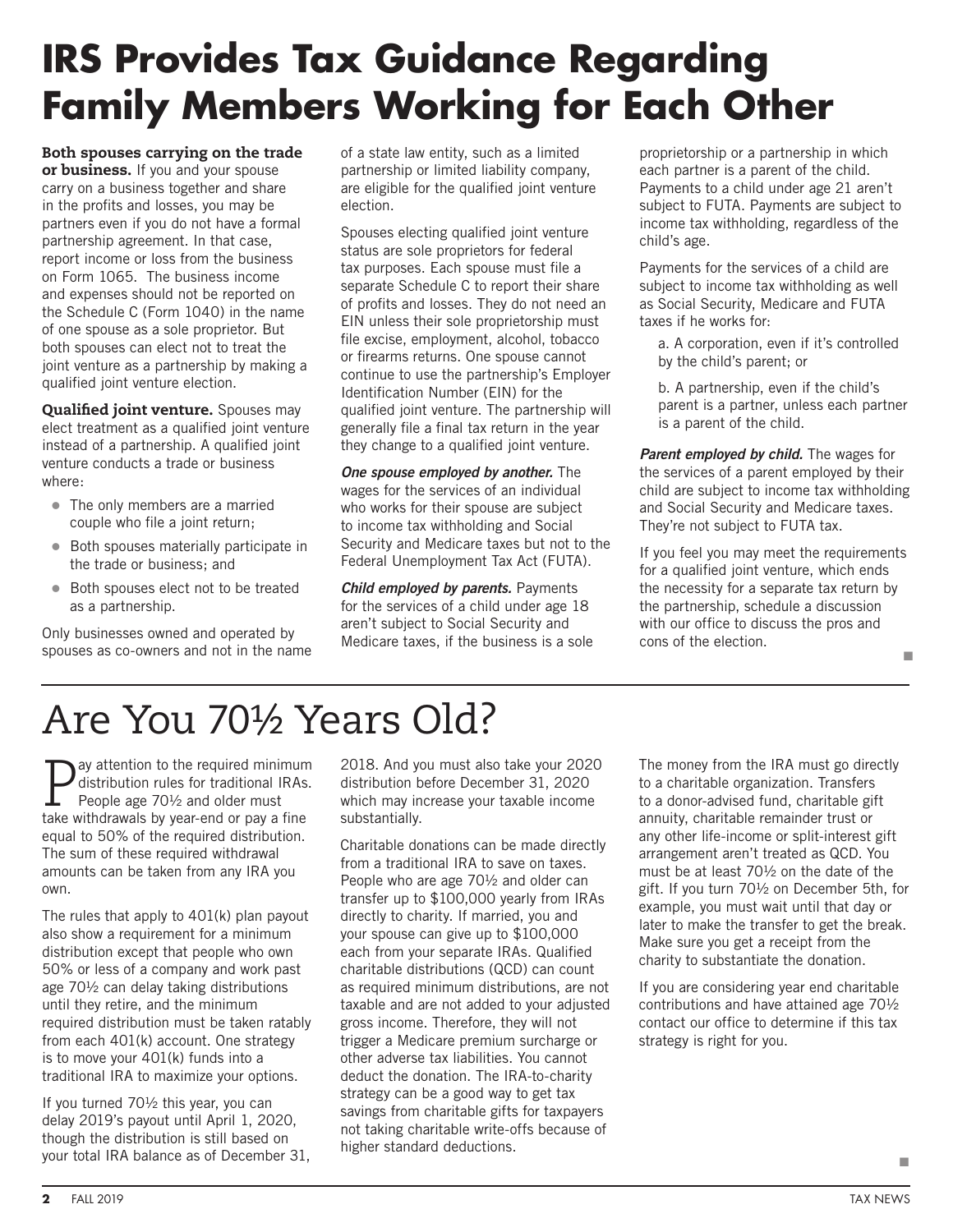### Guide for Reporting Tip Income by Employers & Employees

**EUR ENDINIST 2018**<br> **E**service industries that involve tipping need to comply with a unique set of tax rules. Like wages, income tax, Social Security tax and Medicare tax must be paid on tip income.

In general, tips are discretionary payments made by customers to employees and can be paid in cash, credit cards, noncash (such as tickets) and through tip pools from other employees (indirect tips). To qualify, the tip must be voluntary, and the amount cannot be negotiated.

On the other hand, service charges are required to be paid by the customer even if it's called a tip or gratuity. Examples of service charges include an automatic gratuity for a large dining party, a banquet event fee, a hotel room service charge and a bottle service charge. In general, service charges are reported as non-tip wages paid to the employee, excluding the portion retained by the employer.

### **Reporting tip income**

Employees must report all cash tips received to the employer, except total tips under \$20 for a given month. Employees need to report tips to the employer by the 10th of the month after the month the tips are received. Noncash tips received from customers are not reported to the employer.

All cash and noncash tips are required to be included in the employee's gross income and are subject to tax. Both direct tips and indirect tips (e.g. bussers and cooks) must be reported to the employer, but you can reduce the number of reportable tips you share with other employees. For example, if you receive a \$150 tip and give the bartender \$25, you would only report \$125.

Employer requirements:

- $\bullet$  Retain employee tip reports
- $\bullet$  Withhold income taxes and the employee's share of FICA taxes
- Pay employer's share of FICA taxes
- File Form 941, Employer's Quarterly Federal Tax Return along with federal deposits

 $\bullet$  Include tip income on Form W-2, Box 1 (Wages, tips & other compensation), Box 5 (Medicare wages and tips) and Box 7 (Social Security tips)

### **Reporting service charges**

Service charges that are distributed to an employee by an employer are treated the same as regular wages. Service charges are:

- Not included in the employee's daily tip record
- $\bullet$  Included on Form W-2, Boxes 1, 3 and 5
- Subject to FICA taxes and income tax withholding

### **Allocated tips**

If the total tips reported by all employees at a large food or beverage establishment are less than 8 percent of gross receipts, the employer is required to allocate the difference between 8 percent of gross receipts and the actual tip income among all employees who received tips.

If the employer allocates tips:

- They are shown separately on Form W-2, Box 8 (Allocated tips)
- They are not included in Boxes, 1, 5 or 7 (i.e. income tax and FICA is not withheld since the employee didn't report the amount to the employer)
- $\bullet$  The employee includes the allocated tips in income and files Form 4137, Social Security and Medicare Tax on Unreported Tip income

### **Employer's share of Social Security & Medicare taxes on unreported tips**

If an employee fails to report their tips to the employer, the employer is not liable for the employer's share of Social Security and Medicare taxes (FICA) on the unreported tips until the IRS notifies and demands the taxes. The employer is not liable to withhold and pay the employee's share of Social Security and Medicare taxes on any unreported tip income.

### **Who You Hire to Prepare Your Taxes Matters!**

A re you confused by the different<br>designations advertised by tax<br>with a PTIN (Preparer Tax Identification designations advertised by tax with a PTIN (Preparer Tax Identification Number) can prepare taxes for pay. There is no specific designation, testing, or continuing education required to prepare tax returns. However, if you receive a tax notice or notification of an audit there is a significant difference on who can represent you with the Internal Revenue Service or with state tax agencies. Following is a primer on the different designations and their ability to represent taxpayers:

**EAs (enrolled agents), CPAs (certified public accountants), and attorneys:** unlimited representation rights. This means that these professionals can represent anyone, before any level of the IRS, at any time. Form 2848, Power of Attorney, must be filed with the Internal Revenue Service to allow representation.

**AFSP (annual filing season program) Record of Completion holders:** a designation, not a credential, that provides limited representation rights. This means that those with this designation can only represent taxpayers of which returns that they have signed and only before exams (revenue agents), Tax Payer Advocate Service and Taxpayer Assistance Centers. They are not permitted to represent anyone before appeals, collections (Automated Collection Service and revenue officers), legal counsel, and similar IRS employees.

**Unenrolled preparers (preparers with just PTINs):** absolutely zero representation rights, even if they prepared the return. This started as of January 1, 2016.

Anyone can submit Form 8821, Tax Information Authorization, for authority to share information with the Internal Revenue Service. For example: a car dealership can get a Form 8821 on a car buyer and gather information from the IRS about that car buyer. An 8821 is used to receive information only and does not grant representation rights.

**3rd party checkbox authority:** if you prepare a return you can be given checkbox authority. This means that you can speak to the IRS about that return, for that year, and only about the processing of that return (i.e. refund issues). You cannot act on the  $\blacksquare$   $\vdots$  taxpayer's behalf.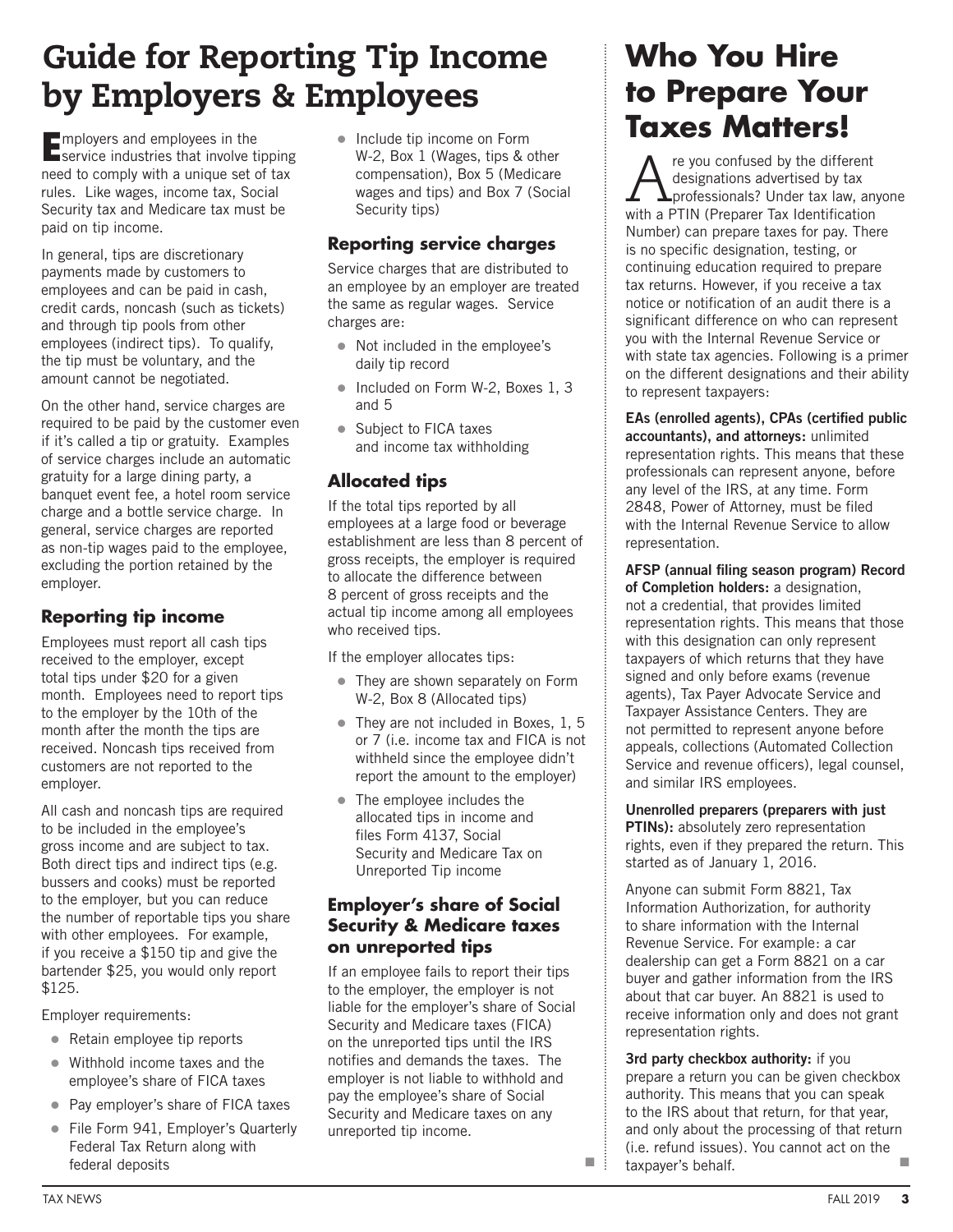# **2020 Projected Tax Brackets**

The income tax brackets, standard deduction amounts, and many other tax items are adjusted annually for cost-of-living increases.

The tax rate schedules for 2020 will be as follows.

| 2019 Taxable Incomes and Bracket Threshold |          |          |           |           |           |           |               |  |  |  |  |
|--------------------------------------------|----------|----------|-----------|-----------|-----------|-----------|---------------|--|--|--|--|
| <b>FILING STATUS</b>                       | 10%      | 12%      | 22%       | 24%       | 32%       | 35%       | 37%           |  |  |  |  |
| Single                                     | \$9,700  | \$39,475 | \$84,200  | \$160,725 | \$204,100 | \$510,300 | $>$ \$510,300 |  |  |  |  |
| Head of<br>Household                       | \$13,850 | \$52,850 | \$84,200  | \$160,700 | \$204,100 | \$510,300 | $>$ \$510,300 |  |  |  |  |
| Married Joint &<br><b>Surviving Spouse</b> | \$19,400 | \$78,950 | \$168,400 | \$321,450 | \$408,200 | \$612,350 | $>$ \$612,350 |  |  |  |  |
| Married<br>Separate                        | \$9,700  | \$39,475 | \$84,200  | \$160,725 | \$204,100 | \$306,175 | $>$ \$306,175 |  |  |  |  |
| Estates & Trusts                           | \$2,600  | N/A      | N/A       | \$9,300   | N/A       | \$12,750  | > \$12,750    |  |  |  |  |

| 2020 PROPOSED Taxable Incomes and Bracket Threshold |          |          |           |           |           |           |               |  |  |  |  |
|-----------------------------------------------------|----------|----------|-----------|-----------|-----------|-----------|---------------|--|--|--|--|
| <b>FILING STATUS</b>                                | 10%      | 12%      | 22%       | 24%       | 32%       | 35%       | 37%           |  |  |  |  |
| Single                                              | \$9,875  | \$40,125 | \$85,525  | \$163,300 | \$207,350 | \$518,400 | $>$ \$518,400 |  |  |  |  |
| Head of<br>Household                                | \$14,100 | \$53,700 | \$85,500  | \$163,300 | \$207,350 | \$518,400 | $>$ \$518,400 |  |  |  |  |
| Married Joint &<br><b>Surviving Spouse</b>          | \$19,750 | \$80,250 | \$171,050 | \$326,600 | \$414,700 | \$622,050 | $>$ \$622,050 |  |  |  |  |
| Married<br>Separate                                 | \$9,875  | \$40,125 | \$85,525  | \$163,300 | \$207,350 | \$311,025 | $>$ \$311,025 |  |  |  |  |
| Estates & Trusts                                    | \$2,600  | N/A      | N/A       | \$9,450   | N/A       | \$12,950  | > \$12,950    |  |  |  |  |

**Dependents.** For an individual who can be claimed as a dependent on another's return, the basic standard deduction for 2020 will be \$1,100 (same as for 2019), or \$350 (same as for 2019) plus the individual's earned income, whichever is greater. However, the standard deduction may not exceed the regular standard deduction for that individual.



*Older and blind taxpayers.* For 2020, the additional standard deduction for married taxpayers 65 or over or blind will be \$1,300 (same as for 2019). For a single taxpayer or head of household who is 65 or over or blind, the additional standard deduction for 2020 will be \$1,650 (same as for 2019).



When preparing your 2019 tax returns, we will be looking at your projected income and potential tax liability for tax year 2020. This will be the time to adjust your 2020 withholding and/or tax estimates accordingly.

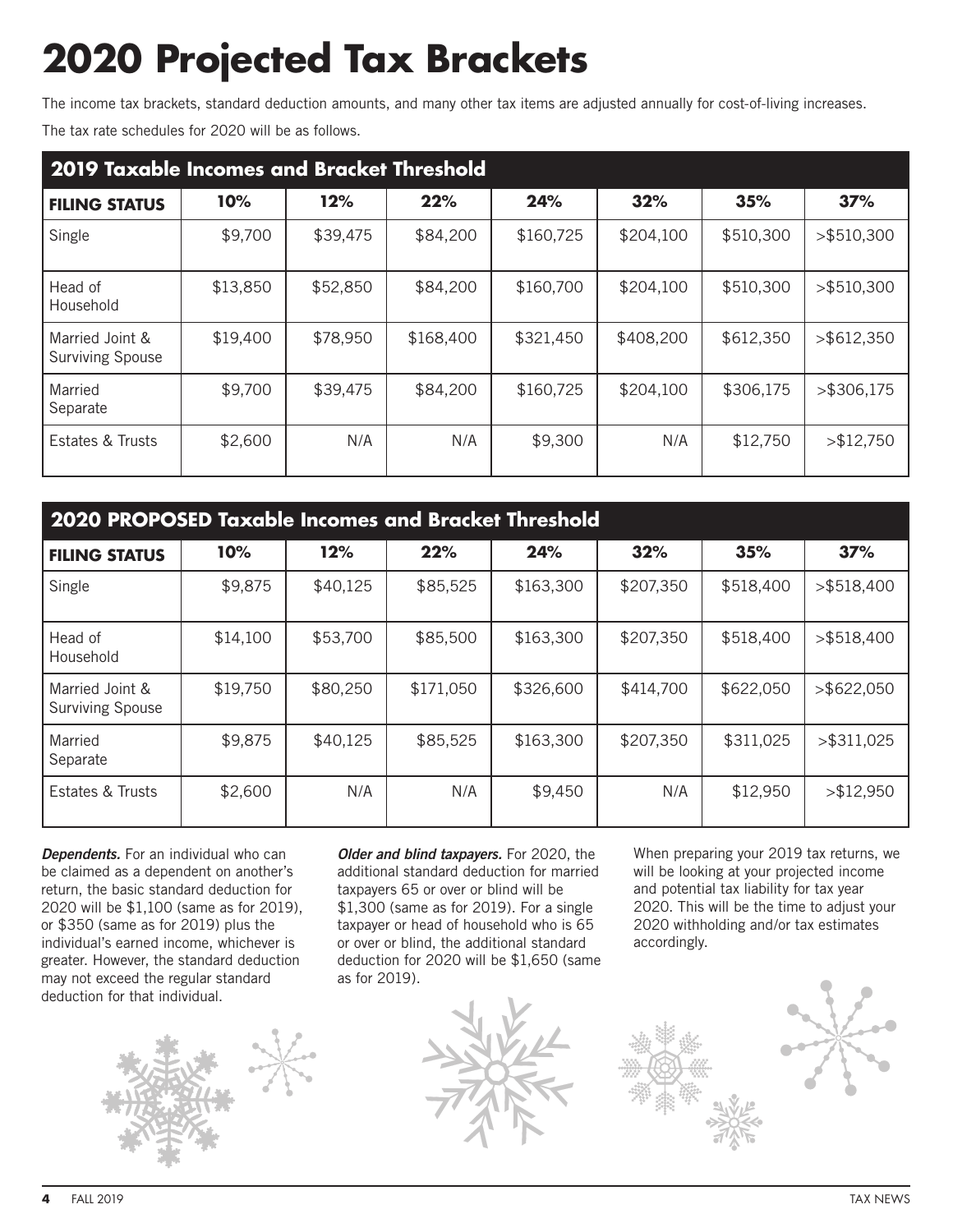# **Other Tax Considerations**

Following are some of the key components of the new tax bill. Contact our office if you have any questions regarding these provisions, or any of the changes as a result of the new tax laws.

**EXEMPTION AMOUNT.** While the dependency exemption deduction is reduced to zero from 2018 through 2025, the reduction amount is taken into account for other purposes of tax law, such as who is a qualifying relative for family credit purposes, and eligibility for head-of-household status. For 2019 the amount is \$4,200 which for 2020, this amount is increased to \$4,300.

KIDDIE TAX: The exemption from the kiddie tax for 2019 and 2020 will be \$2,200. The dependent can file their own tax return (subject to trust and estate tax rates). Or, a parent will be able to elect to include a child's income on the parent's return if the child's income is more than \$1,100 and less than \$11,000.

#### **Income-Based Limitations on Section 199A/Qualified Business Income Deduction (20% Deduction):** For

2019 taxpayers with taxable income above \$160,700 for singles, \$321,400 joint returns, and \$160,725 for married filing separate may see a complete elimination, or may be limited, on the 20% qualified business income deduction. Those limits for 2020, are taxpayers with taxable income above \$163,300 for single and head of household returns, \$326,600 for joint filers, and \$163,300 for married filing separate returns.

**REFUNDABLE CHILD CREDIT:** The child credit is refundable. subject to the limits identified below, to the extent of the greater of:

- **15% of earned income above \$2,500, or**
- $\bullet$  for taxpayers with three or more qualifying children, the excess of the taxpayer's social security taxes for the tax year over his or her earned income tax credit for the year.
- $\bullet$  The refundable portion of the child tax credit for any qualifying child cannot exceed \$1,400 for 2019 or 2020.

**EARNED INCOME TAX CREDIT:** For 2020, the maximum amount of earned income on which the earned income tax credit will be computed is \$7,030 for taxpayers with no qualifying children, \$10,540 for taxpayers with one qualifying child, and \$14,800 for taxpayers with two or more qualifying children. These amounts are \$6,920, \$10,370, and \$14,570 for 2019, respectively.

For 2020, the phaseout of the allowable earned income tax credit will begin at \$14,680 for joint filers with no qualifying children (\$8,790 for others with no qualifying children), and at \$25,220 for joint filers with one or more qualifying children (\$19,330 for others with one or more qualifying children). These amounts are \$14,450, \$8,650, \$24,820 and \$19,030 for 2019, respectively.

The amount of disqualified income (generally investment income) a taxpayer may have before losing the entire earned income tax credit will be \$3,600 for 2019 (\$3,650 for 2020).

**Educator expenses:** For 2019 and 2020, eligible elementary and secondary school teachers can claim an above-the line deduction for up to \$250 per year of expenses paid for books and certain other supplies used in the classroom.

**Lifetime learning credit phaseout:** For 2019 a taxpayers modified adjusted gross income (MAGI) in excess of \$58,000 (single) or \$116,000 (joint) will be used to determine the

reduction in the amount of the Lifetime Learning Credit allowable on the return. The 2020 threshold will be \$59,000 (single) or \$118,000 (for a joint return).

**Student loan interest deduction:** For 2019 and 2020, the deduction phases out ratably for single taxpayers with modified adjusted gross income between \$70,000 and \$85,000, and between \$140,000 and \$170,000 for joint filers.

**SAVER'S CREDIT:** For tax year 2019, an eligible lower-income taxpayer can claim a nonrefundable tax credit of up to \$2,000 of his or her qualified retirement savings contributions, as follows:

- $\bullet$  Joint filers: \$0 to \$38,500, 50%; \$38,500 to \$41,500, 20%; and \$41,500 to \$64,000, 10% (no credit if AGI is above \$64,000).
- Heads of households: \$0 to \$28,875, 50%; \$28,875 to \$31,125, 20%; and \$31,125 to \$48,000, 10% (no credit if AGI is above \$48,000).
- All other filers:  $$0$  to  $$19,250, 50\%$ ;  $$19,250$  to  $$20,750$ , 20%; and \$20,750 to \$32,000, 10% (no credit if AGI is above \$32,000).

For tax year 2020 the income numbers are increased as follows:

- Joint filers: \$0 to \$39,000, 50%; \$39,000 to \$42,500, 20%; and \$42,500 to \$65,000, 10% (no credit if AGI is above \$65,000).
- Heads of households: \$0 to \$29,250, 50%; \$29,250 to \$31,875, 20%; and \$31,875 to \$48,750, 10% (no credit if AGI is above \$48,750).
- $\bullet$  All other filers: \$0 to \$19,500, 50%; \$19,500 to \$21,250, 20%; and \$21,250 to \$32,500, 10% (no credit if AGI is above \$32,500).

**State and local tax (SALT) deduction limitation \$10,000 limitation:** The TCJA limits the SALT deduction for individuals, trusts and estates for non-trade or business activities to \$10,000 each year as an itemized deduction on Schedule A.

The tax law specifically provides that the SALT limitation does not apply to a trade or business or to investment activities. It is important to determine the nature of the property on which property taxes are paid to determine deductibility by segregating personal, business and investment related activities.

**Mortgage interest limitation:** The new tax (The Tax Cuts and Jobs Act – TCJA) reduced the amount of home mortgage acquisition debt (an amount to purchase, construct, improve or reconstruct the property) -- from \$1 million to \$750,000 – on which interest can be deducted, for tax years 2018 through 2025. The TCJA also eliminated the ability to deduct as home mortgage interest amounts paid on up to \$100,000 of non-acquisition debt. While this latter amount is commonly referred to as "home equity debt (HELOC)," it does not refer to the mortgage product but to the use of the funds. If funds are borrowed through a home equity loan and are used to purchase, construct or substantially improve the residence, the interest is deductible subject to the \$750,000 deduction limit.

*continued on page 6*